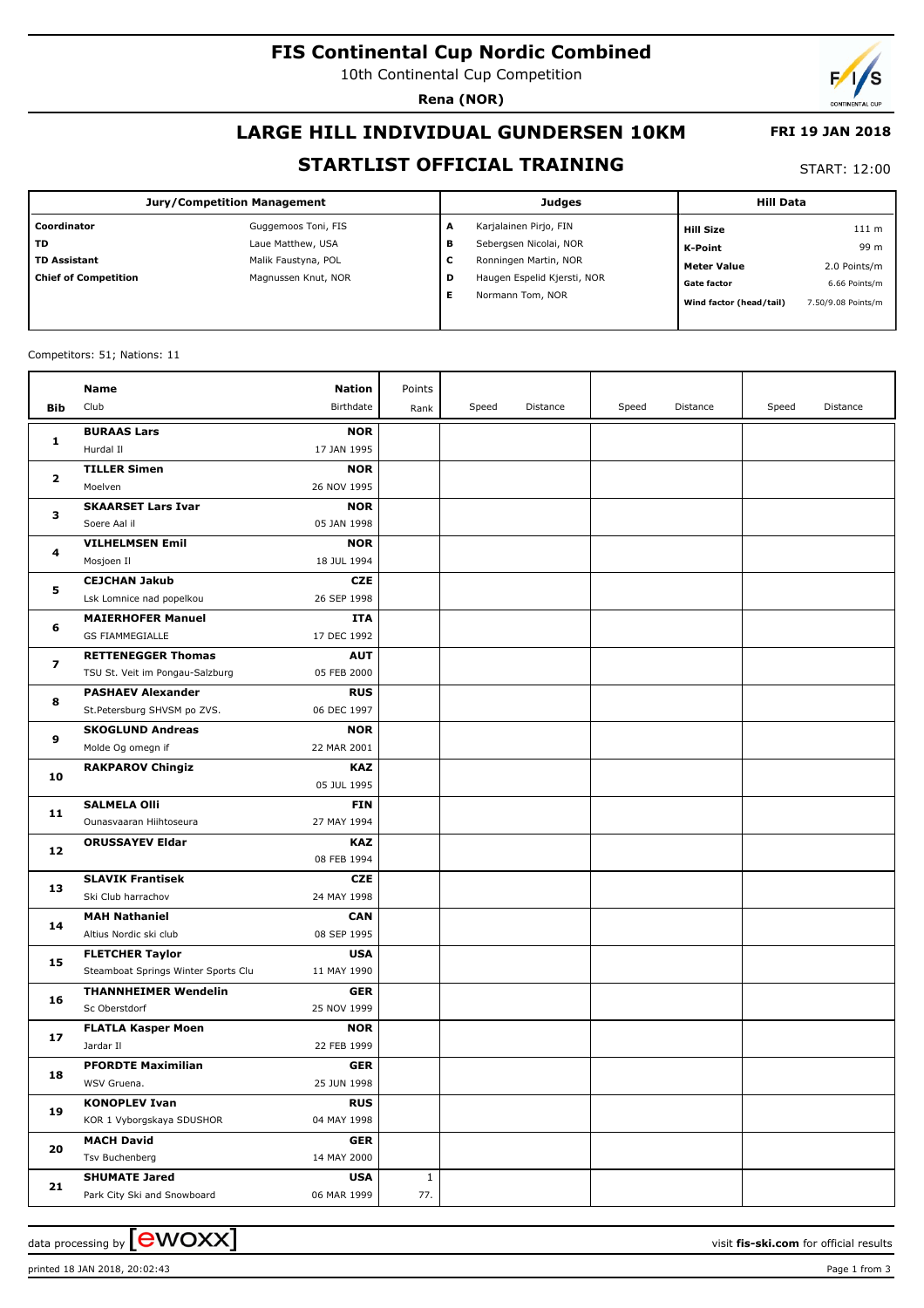## **FIS Continental Cup Nordic Combined**

10th Continental Cup Competition

**Rena (NOR)**



### **LARGE HILL INDIVIDUAL GUNDERSEN 10KM**

#### **FRI 19 JAN 2018**

### **STARTLIST OFFICIAL TRAINING**

START: 12:00

|            | Name                                    | <b>Nation</b>             | Points         |       |          |       |          |       |          |
|------------|-----------------------------------------|---------------------------|----------------|-------|----------|-------|----------|-------|----------|
| <b>Bib</b> | Club                                    | Birthdate                 | Rank           | Speed | Distance | Speed | Distance | Speed | Distance |
|            | <b>SALO Jussi</b>                       | <b>FIN</b>                | $\overline{2}$ |       |          |       |          |       |          |
| 22         | Tampereen Pyrintoe                      | 24 NOV 1991               | 73.            |       |          |       |          |       |          |
| 23         | <b>KVARSTAD Simen</b>                   | <b>NOR</b>                | 4              |       |          |       |          |       |          |
|            | Byaasen Il                              | 23 MAR 2000               | 69.            |       |          |       |          |       |          |
| 24         | <b>TERZER Dominik</b>                   | <b>AUT</b>                | 5              |       |          |       |          |       |          |
|            | Nordic Team Absam-Tirol                 | 19 SEP 1999               | 67.            |       |          |       |          |       |          |
| 25         | <b>LOOMIS Adam</b>                      | <b>USA</b>                | 9              |       |          |       |          |       |          |
| 26         | Flying Eagles Ski Club                  | 19 MAR 1992               | 64.            |       |          |       |          |       |          |
|            | <b>ANDREWS Grant</b>                    | <b>USA</b>                | 9              |       |          |       |          |       |          |
| 27         | Steamboat Springs Winter Sports Clu     | 03 DEC 1997               | 64.            |       |          |       |          |       |          |
|            | <b>GIANMOENA Luca</b><br>LAVAZE' VARENA | ITA<br>16 NOV 1997        | 13<br>63.      |       |          |       |          |       |          |
|            | <b>KOPP Tim</b>                         | <b>GER</b>                | 16             |       |          |       |          |       |          |
| 28         | VSC Klingenthal                         | 11 FEB 1999               | 59.            |       |          |       |          |       |          |
|            | <b>MRAZ Noa Ian</b>                     | <b>AUT</b>                | 16             |       |          |       |          |       |          |
| 29         | SG Klagenfurt-Kaernten                  | 17 OCT 1996               | 59.            |       |          |       |          |       |          |
|            | <b>ABRAMOV Konstantin</b>               | <b>RUS</b>                | 16             |       |          |       |          |       |          |
| 30         | Moskovskaya Obl. GBU TSOVS              | 29 JUN 1997               | 59.            |       |          |       |          |       |          |
|            | <b>OFTEBRO Einar Luraas</b>             | <b>NOR</b>                | 17             |       |          |       |          |       |          |
| 31         | Jardar II                               | 06 AUG 1998               | 58.            |       |          |       |          |       |          |
| 32         | <b>OFTEBRO Jens Luraas</b>              | <b>NOR</b>                | 18             |       |          |       |          |       |          |
|            | Jardar II                               | 21 JUL 2000               | 56.            |       |          |       |          |       |          |
| 33         | <b>MASTIEV Samir</b>                    | <b>RUS</b>                | 22             |       |          |       |          |       |          |
|            | Ekaterinburg Dinamo                     | 13 JAN 1993               | 52.            |       |          |       |          |       |          |
| 34         | <b>ZEMAN Martin</b>                     | CZE                       | 24             |       |          |       |          |       |          |
|            | ASO Dukla Liberec                       | 01 JUL 1993               | 49.            |       |          |       |          |       |          |
| 35         | <b>DEUSCHL Christian</b>                | <b>AUT</b>                | 28             |       |          |       |          |       |          |
|            | Nordic Team Absam-Tirol                 | 20 APR 1997               | 46.            |       |          |       |          |       |          |
| 36         | <b>HAHN Martin</b><br>VSC Klingenthal   | <b>GER</b><br>06 MAY 1997 | 38<br>41.      |       |          |       |          |       |          |
|            | <b>GERSTGRASER Paul</b>                 | <b>AUT</b>                | 82             |       |          |       |          |       |          |
| 37         | SV Schwarzach-Salzburg                  | 22 MAY 1995               | 32.            |       |          |       |          |       |          |
| 38         | YAMAMOTO Ryota                          | JPN                       | 100            |       |          |       |          |       |          |
|            | Waseda Unv.                             | 13 MAY 1997               | 27.            |       |          |       |          |       |          |
|            | <b>SHIMIZU Aguri</b>                    | <b>JPN</b>                | 101            |       |          |       |          |       |          |
| 39         | Euglena Ski Club                        | 09 MAR 1992               | 26.            |       |          |       |          |       |          |
| 40         | <b>KIMURA Kodai</b>                     | JPN                       | 102            |       |          |       |          |       |          |
|            | Hanawa High School                      | 06 JUN 2001               | 24.            |       |          |       |          |       |          |
| 41         | <b>RUNGGALDIER Lukas</b>                | ITA                       | 134            |       |          |       |          |       |          |
|            | <b>GS FIAMMEGIALLE</b>                  | 31 JUL 1987               | 18.            |       |          |       |          |       |          |
| 42         | <b>SONEHARA Go</b>                      | JPN                       | 139            |       |          |       |          |       |          |
|            | Tokyo Biso Kogyo Corp.Ski Club          | 01 OCT 1993               | 17.            |       |          |       |          |       |          |
| 43         | <b>DENDA Hidefumi</b><br>Waseda Unv.    | JPN<br>16 DEC 1997        | 152<br>14.     |       |          |       |          |       |          |
|            | <b>FLASCHBERGER Bernhard</b>            | <b>AUT</b>                | 176            |       |          |       |          |       |          |
| 44         | TSU St. Veit-Salzburg                   | 06 JUL 1996               | 12.            |       |          |       |          |       |          |
|            | <b>FRITZ Martin</b>                     | <b>AUT</b>                | 219            |       |          |       |          |       |          |
| 45         | WSV Murau-Steiermark                    | 24 OCT 1994               | 9.             |       |          |       |          |       |          |
|            | JOHANSEN Truls Soenstehagen             | <b>NOR</b>                | 233            |       |          |       |          |       |          |
| 46         | Elverum Hopp                            | 26 JUN 1991               | 7.             |       |          |       |          |       |          |
|            | <b>SIMON Tobias</b>                     | <b>GER</b>                | 237            |       |          |       |          |       |          |
| 47         | SZ Breitnau                             | 15 AUG 1992               | 6.             |       |          |       |          |       |          |